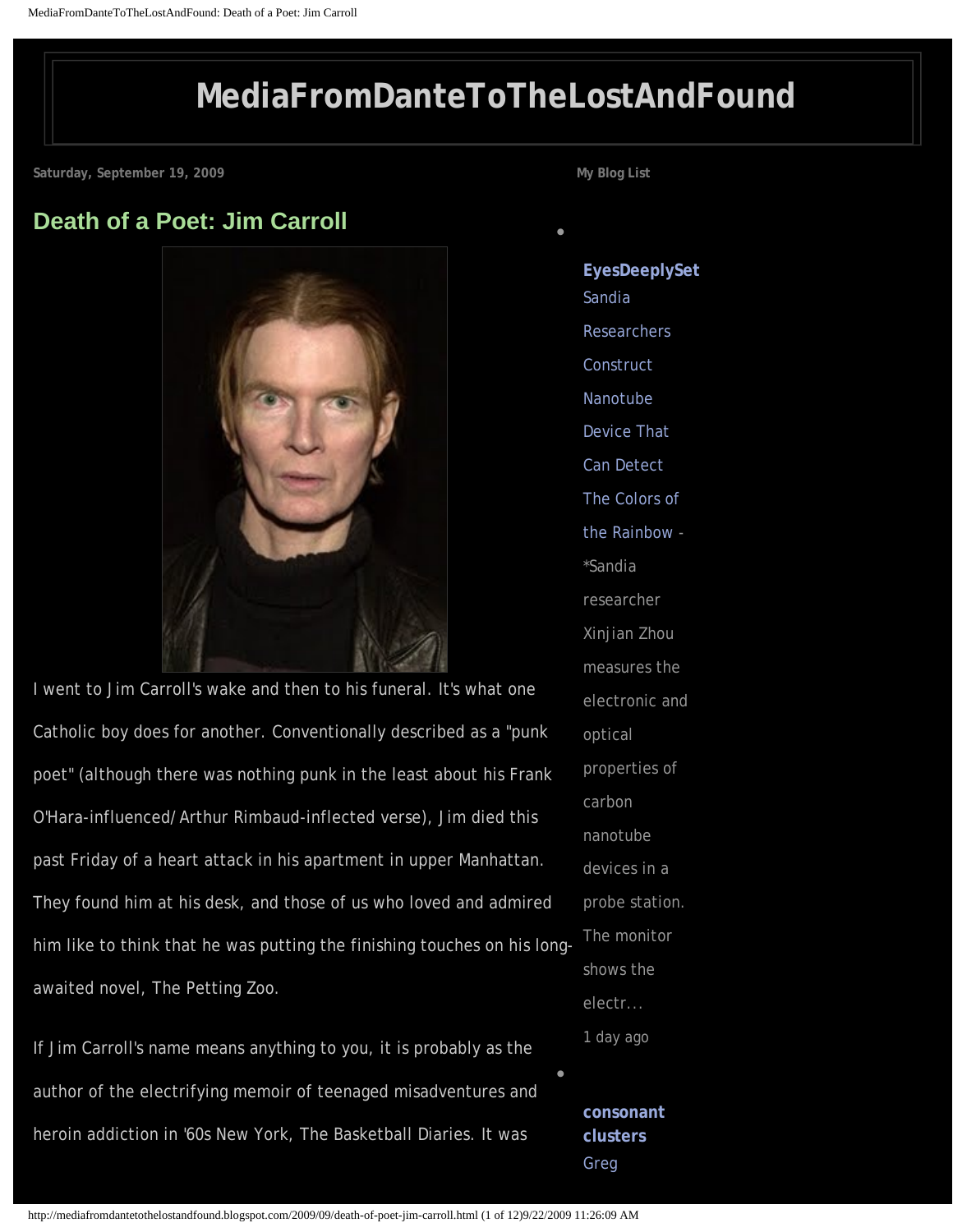MediaFromDanteToTheLostAndFound: Death of a Poet: Jim Carroll

#### made into a mediocre film in 1995, redeemed by a searing

performance by Leonardo DiCaprio that was nevertheless deficient in one conspicuous respect: Leo did not have game, and his lame attempt to imitate the graceful All-City ballplayer that was Jim turned out to be an embarrassment. The musically inclined will remember Jim's terrific 1980 rock album Catholic Boy, which featured that anthem of early and grisly urban demise, "People Who Died." Cognoscenti of downtown culture knew Jim as a literary prodigy who was publishing his poems and diaries in the Paris Review in his teens. He was a fully paid-up member of New York's hip aristocracy, Lou Reed's peer, Patti Smith's lover, Allen Ginsberg's acolyte, Robert Smithson's friend, permanently welcome in the Valhalla of Max's Kansas City's back room. And I had the pleasure of publishing most of his work when I was an editor at Penguin in the '80s.

Tall, slim, athletic, pale, and spectral as many ex-junkies are, Jim was a vivid presence in any setting. He was a classic and now vanishing New York type: the smart (and smartass) Irish kid with style, street savvy, and whatever the Gaelic word for chutzpah is. The line of succession runs from Jimmy Cagney and Jimmy Walker through Emmett Grogan and Al McGuire. In the '30s they would have cast him immediately as a Dead End Kid—he certainly had the unreconstructed accent for the part, an urban rasp that was sweet music to my aboriginal ears. He came up athletically in an era when New York produced the best basketball players in the country—and a lot of them were white. Despite playing his high-school ball for a Manhattan prep school, Jim could more than hold his own on some of ● **[e·ratio](http://eratio.blogspot.com/)**

# [Evason](http://consonantclusters.blogspot.com/2009/09/greg-evason_09.html) - *1 week ago*

### Contact: [christophermansel@hotmail.com](mailto:christophermansel@hotmail.com)

**Identify Your Mind**

**[9th St.](http://9thstlab.blogspot.com/) [Laboratories](http://9thstlab.blogspot.com/)** [Images by](http://9thstlab.blogspot.com/2009/08/images-by-megan-pinch.html) [Megan Pinch](http://9thstlab.blogspot.com/2009/08/images-by-megan-pinch.html) - Megan Pinch is an artist and educator currently living in Florence, Alabama. She has taught at University of North Alabama, Texas Tech University, and Col... *3 weeks ago*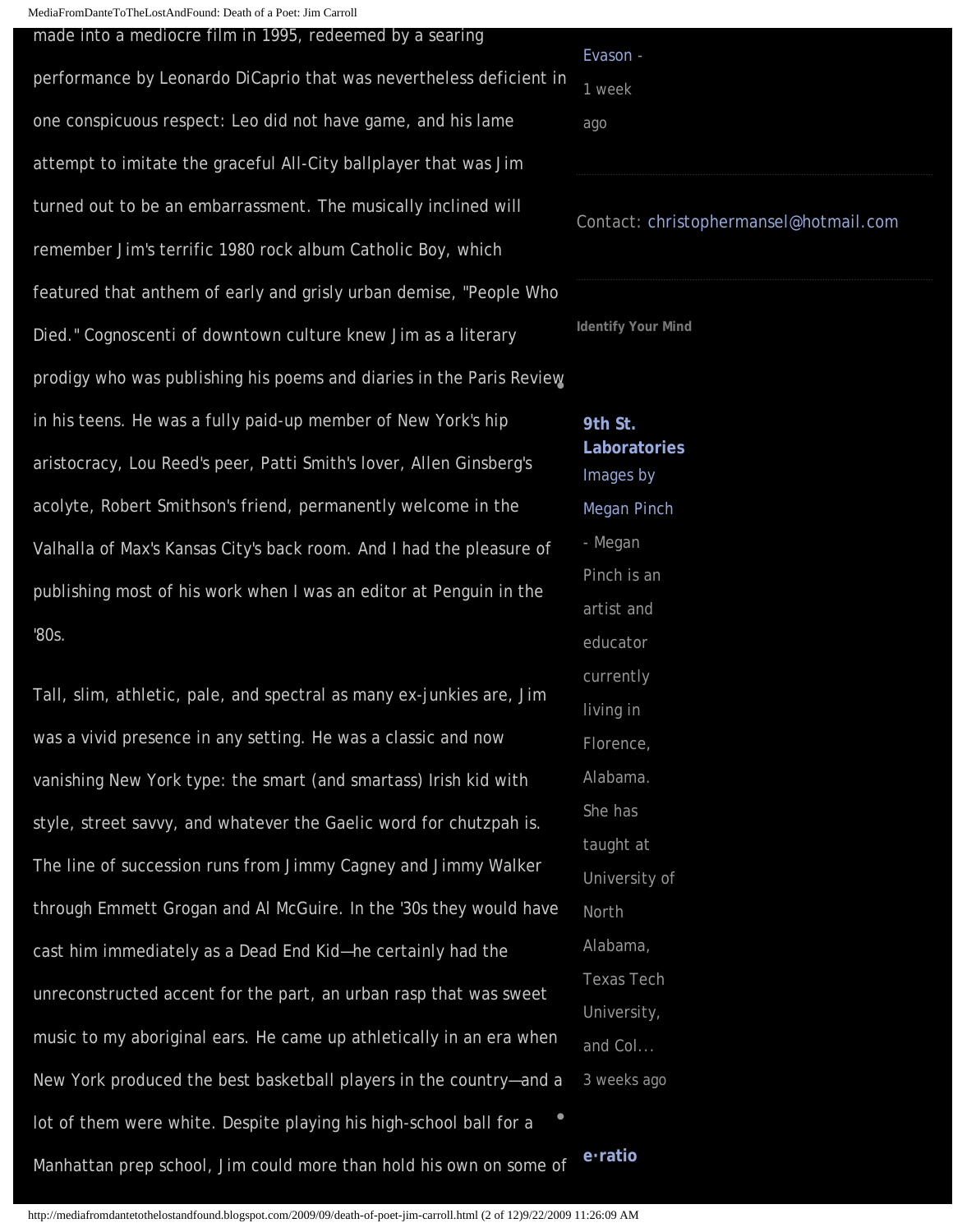| the toughest playgrounds in the city against the likes of Lew Alcindor  | - EOAGH:             |
|-------------------------------------------------------------------------|----------------------|
| and Dean "the Dream" Meminger. But his street-kid affect never quite    | A Journal<br>of the  |
| hid his essentially generous and vulnerable nature and his poetic soul. | Arts                 |
| I thought of Jim not as my dopplegänger, exactly-that would have        | presents             |
|                                                                         | Issue 5 in           |
| been ridiculous. But we were the same age, came from similar            | late                 |
| backgrounds (his old man was a saloon keeper; mine, a cop), and had     | Septembe             |
| something of the same spoiled altar boy's worldview, and we both        | 2009 at:<br>http://  |
| worshipped at the dual shrines of the Roundball and the Word. I         | chax.org/            |
| brought his astonishing first collection of poems, Living at the Movies | eoagh A              |
| (1973), and The Basketball Diaries (1978) back into print and edited    | print                |
| his next collection, The Book of Nods (1985), and his raffish and       | edition of<br>the    |
| absorbing "Downtown Diaries," Forced Entries (1987). That book had a    | journal              |
| fun legal read, all right: I had to convince our skeptical lawyers that | will                 |
| the polymorphously perverse, joyously substance-abusing cast of         | 1 week<br>ago        |
| characters were libel-proof (and that in any case they might sue if     |                      |
| they weren't seen snorting and screwing everything and everybody in     | <b>Interview</b>     |
| sight) and that the minimally disguised Warhol "superstar" depicted     | by Chris<br>Mansel   |
| jabbing a syringe full of amphetamines right through her mumu was       | Interview            |
| unlikely to come forward. Plus, you know, she actually did that. I've   | with Neeli           |
| never published a more scabrously entertaining book. Jim and I lost     | Cherkovsk<br>- Chris |
| touch mostly after I left Penguin, but his editor Paul Slovak kept me   | Mansel:              |
| abreast of Jim's activities and his declining health. For all that,     | Now                  |
| opening the page to the obituary in the Times was a shock to the        |                      |
|                                                                         | your                 |
| system. Surely he (and I) would be forever young?                       | memoir,              |
|                                                                         |                      |

Jim Carroll was waked (in a blessedly closed casket) in a funeral home on Bleecker Street before a few dozen family, friends, and September edition of **[Interviews](http://interviewsbychrismansel.blogspot.com/)**  [with Neeli](http://interviewsbychrismansel.blogspot.com/2008/07/interview-with-neeli-cherkovski.html)  [Cherkovski](http://interviewsbychrismansel.blogspot.com/2008/07/interview-with-neeli-cherkovski.html) ng

there

must have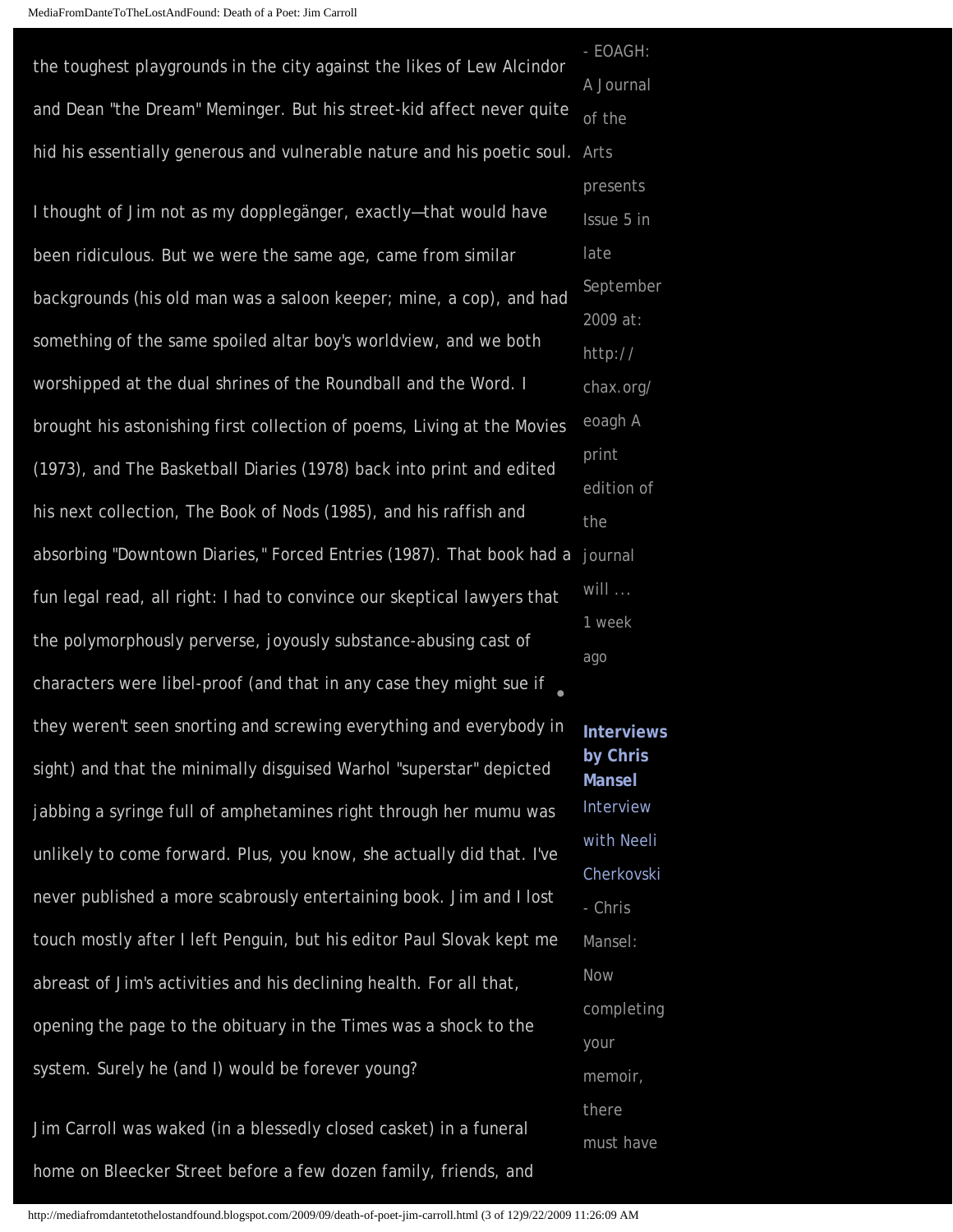fans. The grief and loss was even thicker in the air than usual at these affairs. After the priest led us in prayers, Jim's ex-wife, Rosemary, invited people to share their thoughts and memories. New York rock legend Lenny Kaye gave a moving mini-eulogy that touched on Jim's gifts as a raconteur and evoked his sweetness, ending with the famous line from "People Who Died:" "I salute you, brother." Two members of the original Jim Carroll Band, Terrell Winn and Steve Linsley, reminisced about hooking up with Jim in Bolinas, where he'd retreated to get clean, and crafting the triumph of punk sound and poetic sensibility that was the album Catholic Boy. Richard Hell marveled at the early arrival of Jim's gifts and expressed his admiration and astonishment. I spoke of just how much fun it was to be Jim's editor, fun being about as easy to experience in publishing these days as smoking in Mike Bloomberg's New York, and remembered the best Fourth of July of my life, when I played basketball in the Village all afternoon, showered, got good and ripped, and saw the Jim Carroll Band tear it up at the Ritz in their first New York appearance a few days after Scott Muni had unveiled "People Who Died" on WNEW-FM. been ●

And then Patti Smith got up, her star power dialed down, and told a simple funny story about her first encounter with Jim, who had proceeded to recite for her a long section of Whitman from memory until he ... nodded ... off ... for about half an hour. Patti, "because I was a polite girl," sat there patiently until Jim awoke, and then he picked up exactly where he'd left off. This perfect vignette perfectly delivered, Patti turned to the casket, laid her hand on it gently, and

times during the writing, or reflecting became too much to bear? Neeli Cherkovski: Yes, ther... *1 year ago* 

**[ManselReport](http://themanselreport.blogspot.com/)** [American](http://themanselreport.blogspot.com/2008/03/american-prosthesis.html)  [Prosthesis](http://themanselreport.blogspot.com/2008/03/american-prosthesis.html) - Part 1 Hospital tile and a sense of responsibility, that's what hit me when I first walked into a Veteran's hospital. I had been in triage situations in co... *1 year ago*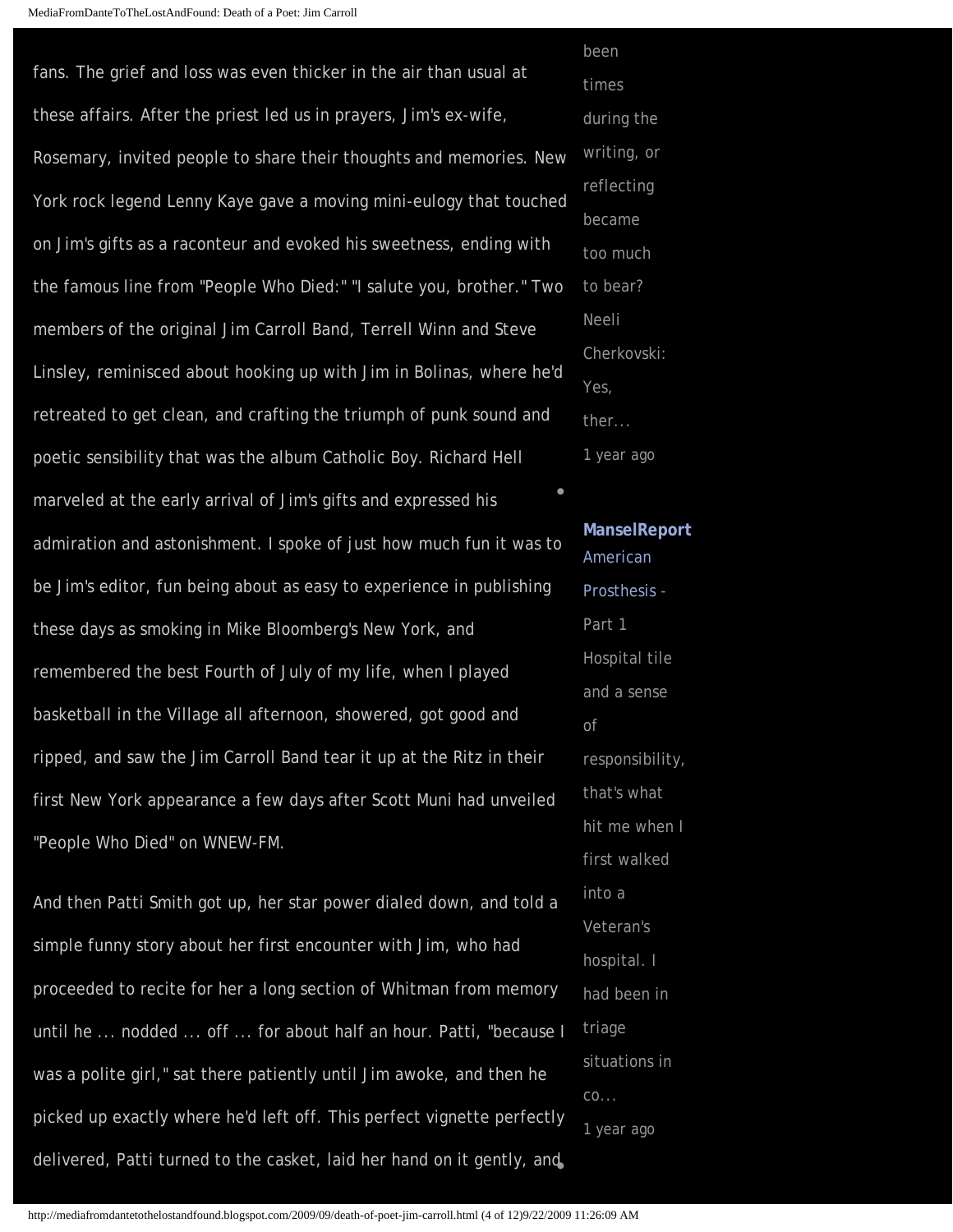and said, "Jim, when you get up there, say hello to Allen, and to William, and to Gregory, and to Herbert [as in Ginsberg, Burroughs, Corso, and Huncke]. And to all our friends." That's when we all cried.

Patti did it to us again, at the funeral mass held the next morning at Our Lady of Pompeii on Carmine Street. The gaudy Italian baroque interior was well-stocked with the now somewhat aging band of '70s and '80s artists, hipsters, and fans—the one-time loyal customer base of CBGBs, Area, Danceteria, the Mudd Club. It felt like the Soho News should have been covering the event. But there was, surprisingly, no discordance whatsoever between the ultra-Catholic setting and oldschool service and the worldly, transgressive-minded congregation. On this occasion, in honor of the man who sang passionately of being "a Catholic boy/ redeemed through pain, not through joy," the sacred and the profane joined hands. Jim's work and life were always at bottom quests for grace, and in a real sense he never left the church, which in any case will always welcome back its prodigal sons and daughters. After the consecration and the communion (which I, against all the rules that I recall very well, went up to receive for the **[scores/](http://scoresimprovisationstexts.blogspot.com/)** first time in four decades), the priest invited Patti Smith and Lenny Kaye up to the podium. And with Lenny strumming his acoustic guitar, she sang her gorgeous song "Wing" as if it were a hymn, as if had been composed to complement the "Ave Maria" that had been sung 10 minutes before: ● ●

And if there's one thing could do for you you'd be a wing

**[Quotes,](http://notesquotes.blogspot.com/)  [Ideas,](http://notesquotes.blogspot.com/) [Speculations](http://notesquotes.blogspot.com/)** [\(Part 3\) At c:](http://notesquotes.blogspot.com/2005/12/part-3-at-c.html) - When we consider perception do we indicate perception itself or that aspect of our natural perceptual apparatus we have chosen to use? Is the world we witn... *3 years ago* 

**[Notes,](http://notesquotes.blogspot.com/)** 

**[improvisations/](http://scoresimprovisationstexts.blogspot.com/) [texts](http://scoresimprovisationstexts.blogspot.com/)** [Jukka-Pekka](http://scoresimprovisationstexts.blogspot.com/2009/08/jukka-pekka-kervinen.html)  [Kervinen](http://scoresimprovisationstexts.blogspot.com/2009/08/jukka-pekka-kervinen.html) - *3 weeks ago* 

**[Silliman's](http://ronsilliman.blogspot.com/)  [Blog](http://ronsilliman.blogspot.com/)** - Robert Grenier's introduction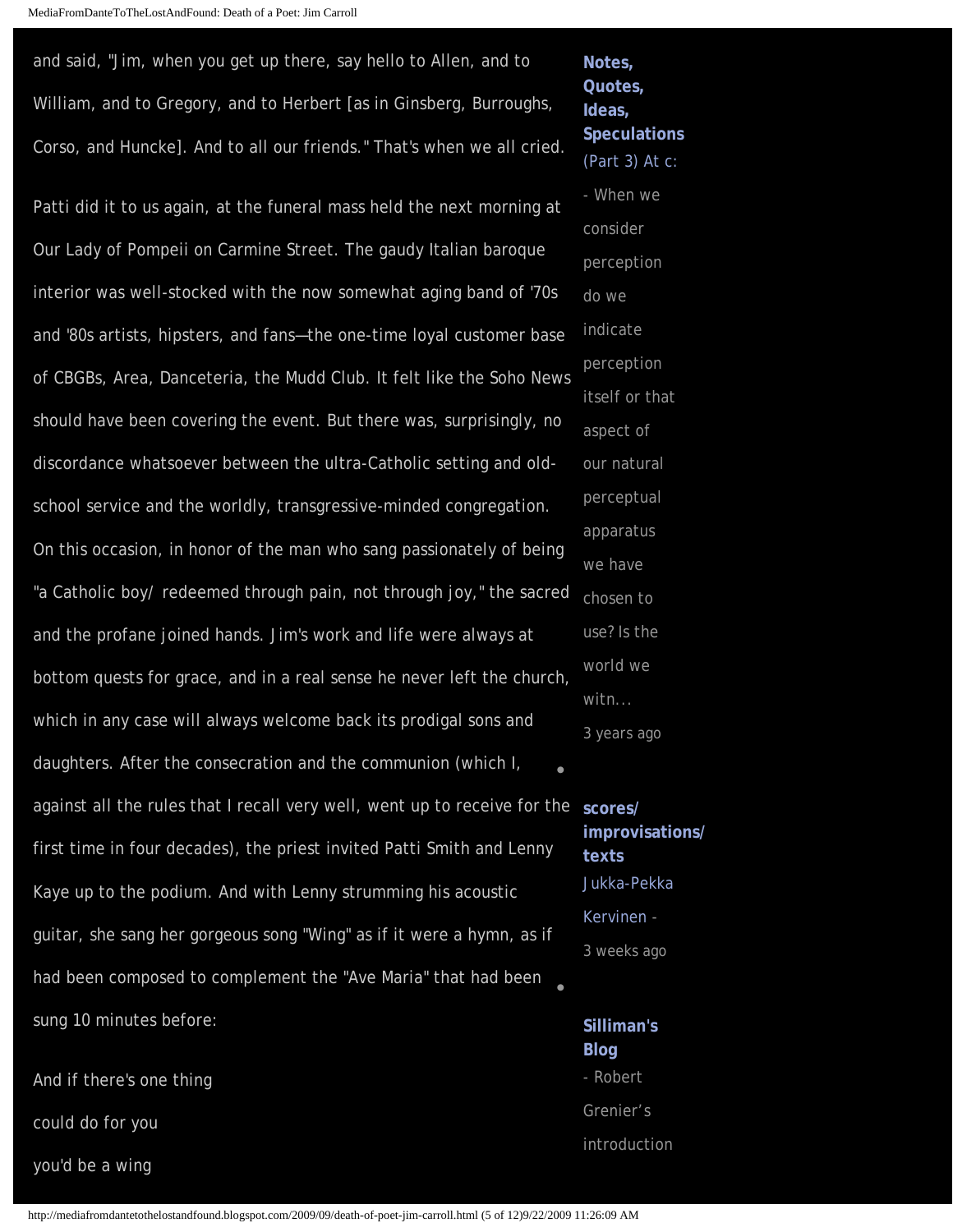MediaFromDanteToTheLostAndFound: Death of a Poet: Jim Carroll

| in heaven blue                                                     |      |               | to *The      |
|--------------------------------------------------------------------|------|---------------|--------------|
|                                                                    |      |               | Collected    |
| To quote the song's refrain: "It was beautiful/ it was beautiful." |      |               | Poems of     |
|                                                                    |      |               | Larry        |
| Gerald Howard is a book editor in New York.                        |      |               | Eigner* Pre- |
|                                                                    |      |               | order all    |
| Source: http://www.slate.com/id/2228720/                           |      |               | four         |
|                                                                    |      |               | volumes      |
| Posted by Chris Mansel at 11:07 PM                                 |      |               | now Larry    |
|                                                                    |      |               | Eigner,      |
|                                                                    |      |               | reading &    |
| 0 comments:                                                        |      |               | talking *§*  |
|                                                                    |      | Deep          |              |
| <b>Post a Comment</b>                                              |      |               | image ri     |
|                                                                    |      |               | 14 hours     |
|                                                                    |      |               | ago          |
| <b>Newer</b><br>Post                                               | Home | Older<br>Post |              |
| Subscribe to: Post Comments (Atom)                                 |      |               |              |



**Followers**

**Blog Archive**

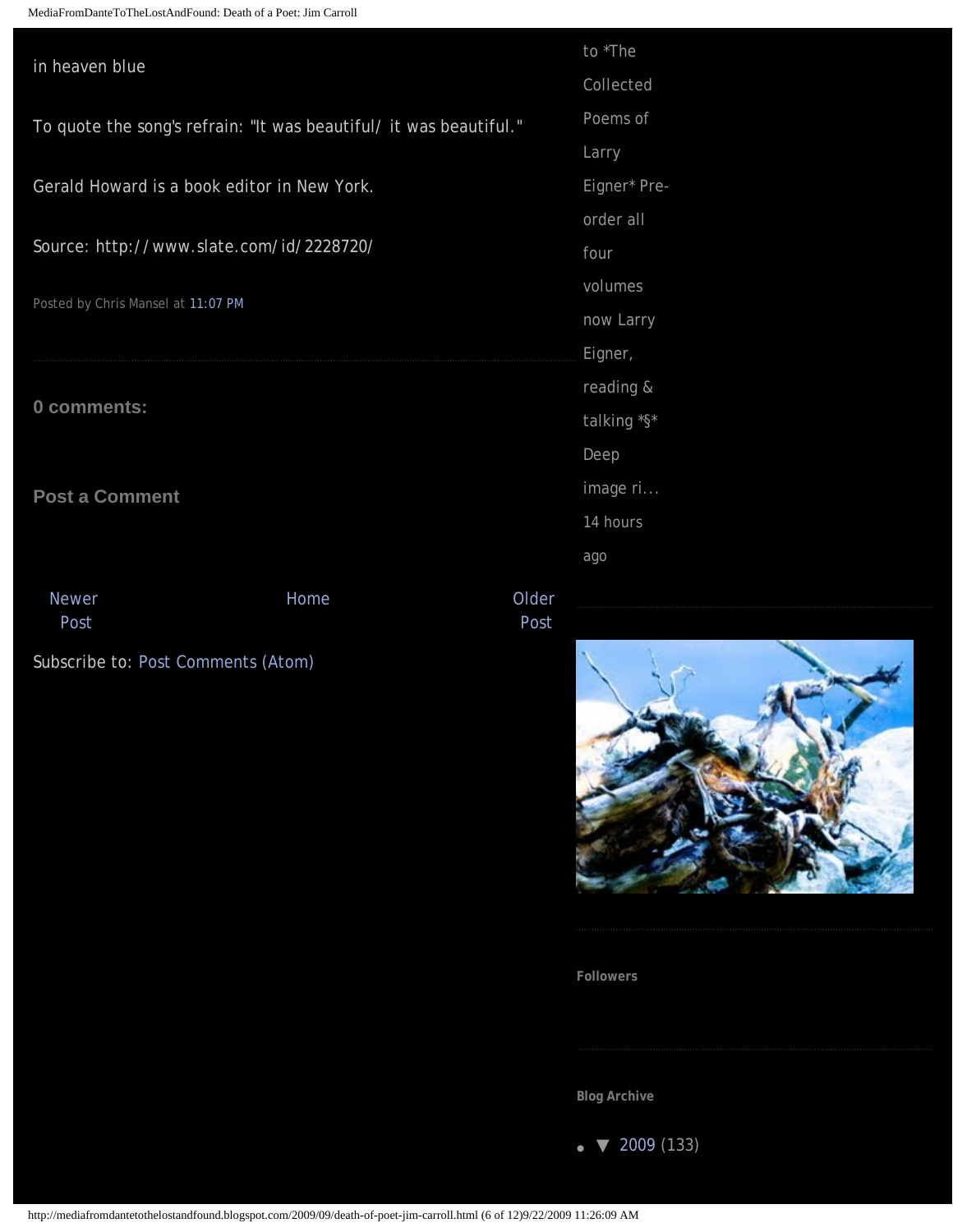❍ [▼](javascript:void(0)) [September](http://mediafromdantetothelostandfound.blogspot.com/2009_09_01_archive.html) (64)

■ Wouldn't it be

[significant if all the](http://mediafromdantetothelostandfound.blogspot.com/2009/09/wouldnt-it-be-signioficant-if-all.html)  [attention th...](http://mediafromdantetothelostandfound.blogspot.com/2009/09/wouldnt-it-be-signioficant-if-all.html)

- [Michael McClure and](http://mediafromdantetothelostandfound.blogspot.com/2009/09/michael-mcclure-and-elizabeth-marie.html) [Elizabeth Marie Young](http://mediafromdantetothelostandfound.blogspot.com/2009/09/michael-mcclure-and-elizabeth-marie.html)
- [Interview with Majora](http://mediafromdantetothelostandfound.blogspot.com/2009/09/interview-with-majora-carter-founder.html)

[Carter, Founder,](http://mediafromdantetothelostandfound.blogspot.com/2009/09/interview-with-majora-carter-founder.html) 

[Sustainable...](http://mediafromdantetothelostandfound.blogspot.com/2009/09/interview-with-majora-carter-founder.html)

■ [The New Acropolis](http://mediafromdantetothelostandfound.blogspot.com/2009/09/new-acropolis-museum-minimalist.html)

[Museum, a Minimalist](http://mediafromdantetothelostandfound.blogspot.com/2009/09/new-acropolis-museum-minimalist.html) 

[Showcase fo...](http://mediafromdantetothelostandfound.blogspot.com/2009/09/new-acropolis-museum-minimalist.html)

- [Storage Barn](http://mediafromdantetothelostandfound.blogspot.com/2009/09/storage-barn.html)
- [Metropolis Next](http://mediafromdantetothelostandfound.blogspot.com/2009/09/metropolis-next-generation-design.html)

[Generation Design](http://mediafromdantetothelostandfound.blogspot.com/2009/09/metropolis-next-generation-design.html) 

[Competition](http://mediafromdantetothelostandfound.blogspot.com/2009/09/metropolis-next-generation-design.html)

- [Treehouse](http://mediafromdantetothelostandfound.blogspot.com/2009/09/treehouse.html)
- Death of a Poet: Jim [Carroll](#page-0-0)
- [Takato Yamamoto](http://mediafromdantetothelostandfound.blogspot.com/2009/09/takato-yamamoto.html)
- [Kandinsky: The Angel](http://mediafromdantetothelostandfound.blogspot.com/2009/09/kandinsky-angel-in-architecture.html) [in the Architecture](http://mediafromdantetothelostandfound.blogspot.com/2009/09/kandinsky-angel-in-architecture.html)
- [Chevolution](http://mediafromdantetothelostandfound.blogspot.com/2009/09/chevolution.html)
- [Artist to Project](http://mediafromdantetothelostandfound.blogspot.com/2009/09/artist-to-project-footage-of-distressed.html) [Footage of Distressed](http://mediafromdantetothelostandfound.blogspot.com/2009/09/artist-to-project-footage-of-distressed.html)  [Soldiers o...](http://mediafromdantetothelostandfound.blogspot.com/2009/09/artist-to-project-footage-of-distressed.html)
- [Bob Dylan has shape](http://mediafromdantetothelostandfound.blogspot.com/2009/09/bob-dylan-has-shape-shifted-more-times.html)[shifted more times in](http://mediafromdantetothelostandfound.blogspot.com/2009/09/bob-dylan-has-shape-shifted-more-times.html)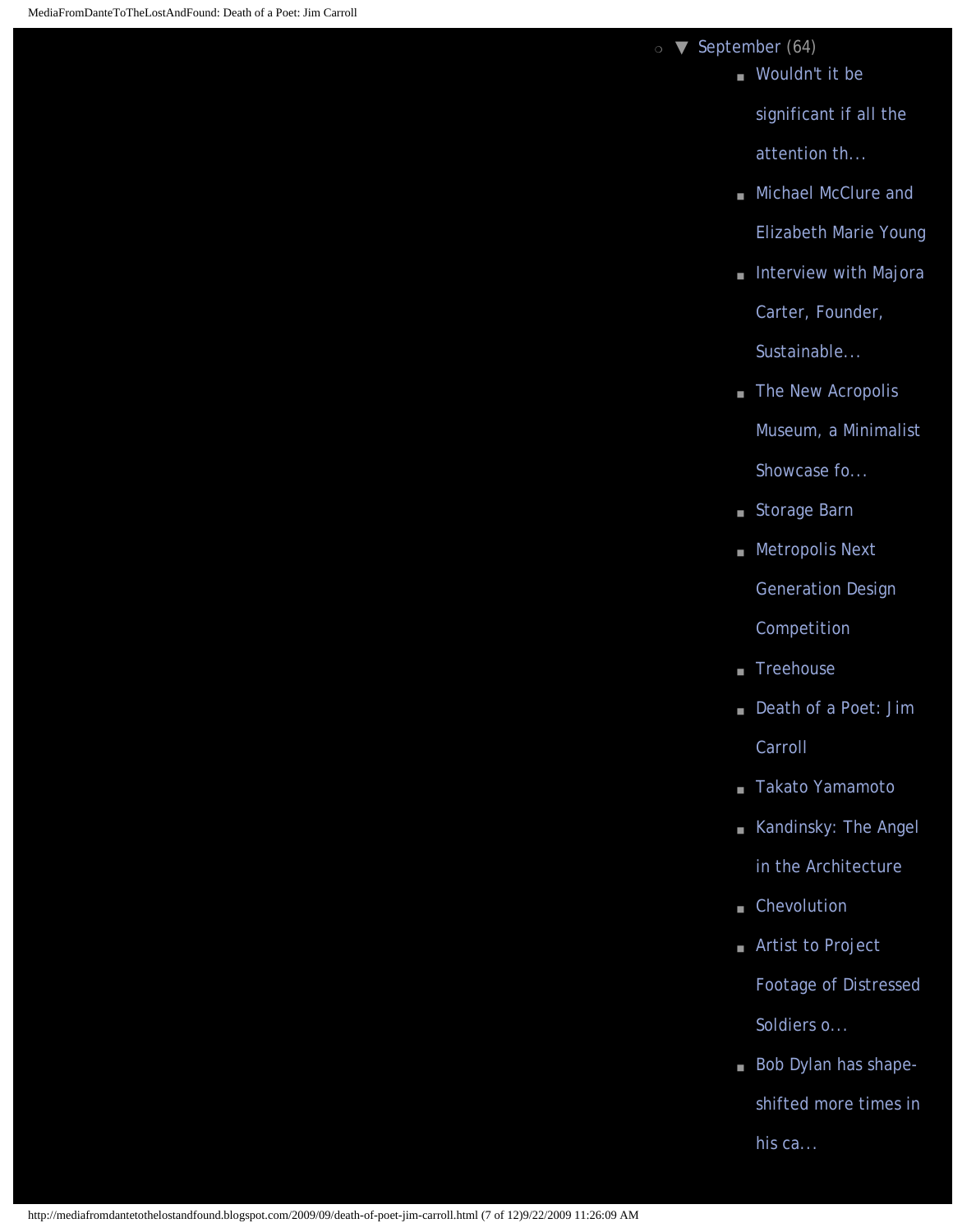■ David Lynch's art [show: gritty, witty](http://mediafromdantetothelostandfound.blogspot.com/2009/09/david-lynchs-art-show-gritty-witty-and.html) 

[and definite...](http://mediafromdantetothelostandfound.blogspot.com/2009/09/david-lynchs-art-show-gritty-witty-and.html)

- [Transfiguration Blues](http://mediafromdantetothelostandfound.blogspot.com/2009/09/transfiguration-blues.html)
- Fla g Wh ale by John [Bennett](http://mediafromdantetothelostandfound.blogspot.com/2009/09/fla-g-wh-ale-by-john-bennett.html)
- [World Digital Library](http://mediafromdantetothelostandfound.blogspot.com/2009/09/world-digital-library.html)
- [The Long Now](http://mediafromdantetothelostandfound.blogspot.com/2009/09/website-of-interest.html)
- The Curse of The [Methuselah Tree](http://mediafromdantetothelostandfound.blogspot.com/2009/09/curse-of-methuselah-tree.html)
- Brian Eno exhibit in [Long Beach invites](http://mediafromdantetothelostandfound.blogspot.com/2009/09/brian-eno-exhibit-in-long-beach-invites.html)

[viewers to...](http://mediafromdantetothelostandfound.blogspot.com/2009/09/brian-eno-exhibit-in-long-beach-invites.html)

- William S. Burroughs: [A Man Within](http://mediafromdantetothelostandfound.blogspot.com/2009/09/william-s-burroughs-man-within.html)
- [David Lynch aux](http://mediafromdantetothelostandfound.blogspot.com/2009/09/david-lynch-aux-galeries.html) [Galeries](http://mediafromdantetothelostandfound.blogspot.com/2009/09/david-lynch-aux-galeries.html)
- Recording the sounds [of the West](http://mediafromdantetothelostandfound.blogspot.com/2009/09/recording-sounds-of-west.html)
- An Old Spanish Master [Emerges From Grime](http://mediafromdantetothelostandfound.blogspot.com/2009/09/old-spanish-master-emerges-from-grime.html)
- Atlantic Yards: New [Yards Design Draws](http://mediafromdantetothelostandfound.blogspot.com/2009/09/atlantic-yards-new-yards-design-draws.html)  [From the Ol...](http://mediafromdantetothelostandfound.blogspot.com/2009/09/atlantic-yards-new-yards-design-draws.html)
- [Passion and Poetry](http://mediafromdantetothelostandfound.blogspot.com/2009/09/passion-and-poetry.html)
- [Biagio Cepollaro -](http://mediafromdantetothelostandfound.blogspot.com/2009/09/biagio-cepollaro-disassembled-polyptych.html) [Disassembled](http://mediafromdantetothelostandfound.blogspot.com/2009/09/biagio-cepollaro-disassembled-polyptych.html)  [Polyptych](http://mediafromdantetothelostandfound.blogspot.com/2009/09/biagio-cepollaro-disassembled-polyptych.html)
- [JOHN M. BENNETT,](http://mediafromdantetothelostandfound.blogspot.com/2009/09/john-m-bennett-poesia-visual-boek.html)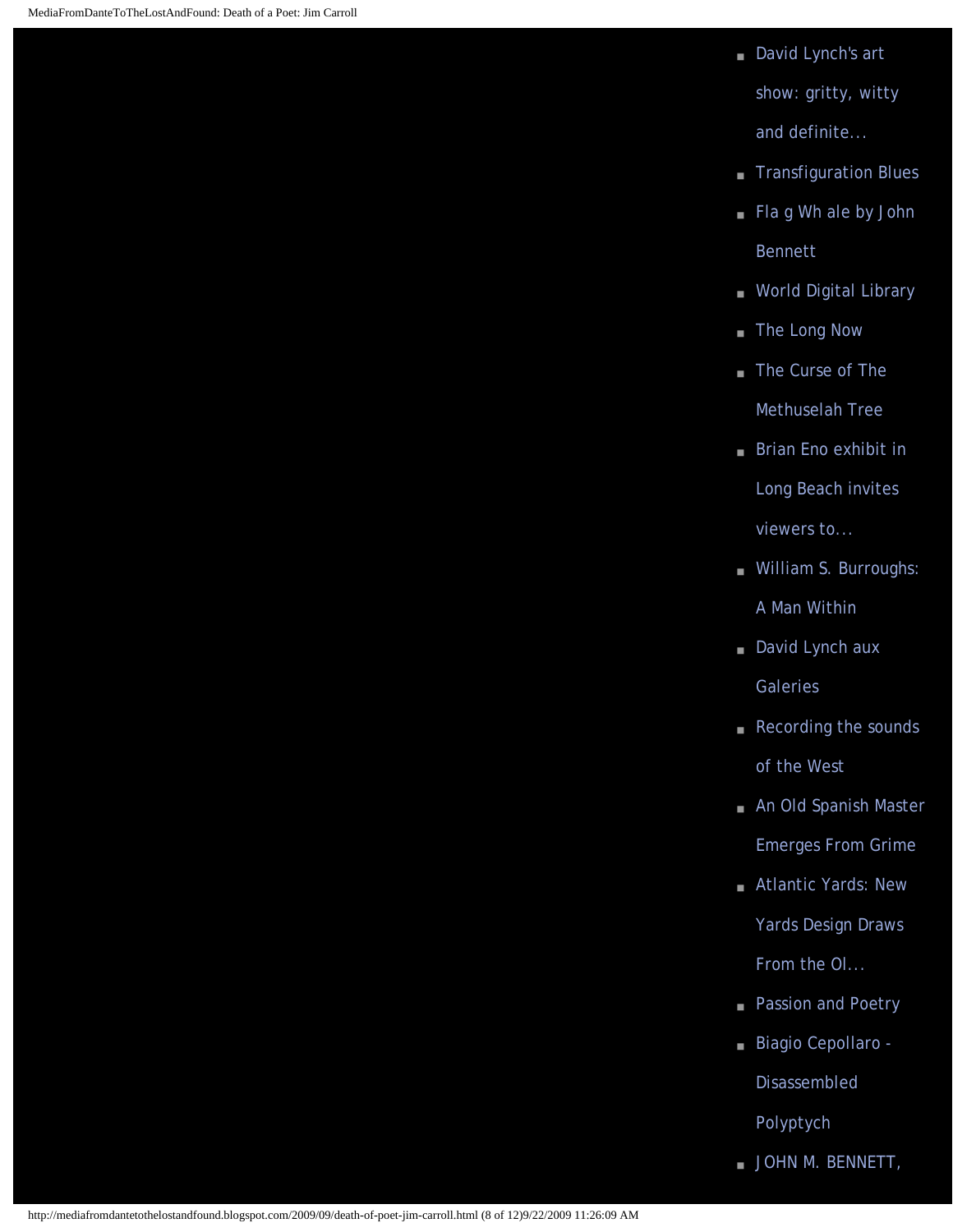### [POESIA VISUAL. - boek](http://mediafromdantetothelostandfound.blogspot.com/2009/09/john-m-bennett-poesia-visual-boek.html)

[visual](http://mediafromdantetothelostandfound.blogspot.com/2009/09/john-m-bennett-poesia-visual-boek.html)

- [Architecture of](http://mediafromdantetothelostandfound.blogspot.com/2009/09/architecture-of-change-sustainability.html) [Change: Sustainability](http://mediafromdantetothelostandfound.blogspot.com/2009/09/architecture-of-change-sustainability.html) [and Humanit...](http://mediafromdantetothelostandfound.blogspot.com/2009/09/architecture-of-change-sustainability.html)
- Australian Artist: [Charlie Isoe](http://mediafromdantetothelostandfound.blogspot.com/2009/09/australian-artist-charlie-isoe.html)
- [Yakhchal: Ancient](http://mediafromdantetothelostandfound.blogspot.com/2009/09/yakhchal-ancient-refrigerators.html)  [Refrigerators](http://mediafromdantetothelostandfound.blogspot.com/2009/09/yakhchal-ancient-refrigerators.html)
- [Art As Resistance](http://mediafromdantetothelostandfound.blogspot.com/2009/09/art-as-resistance.html)
- [New Blog, Eyes](http://mediafromdantetothelostandfound.blogspot.com/2009/09/new-blog-eyes-deeply-set.html) [Deeply Set](http://mediafromdantetothelostandfound.blogspot.com/2009/09/new-blog-eyes-deeply-set.html)
- [When scientists](http://mediafromdantetothelostandfound.blogspot.com/2009/09/purkinje-cells-from-adult-mouse-located.html) [become artists](http://mediafromdantetothelostandfound.blogspot.com/2009/09/purkinje-cells-from-adult-mouse-located.html)
- [Interview with](http://mediafromdantetothelostandfound.blogspot.com/2009/09/interview-with-choreographer-liz-lerman.html) [choreographer Liz](http://mediafromdantetothelostandfound.blogspot.com/2009/09/interview-with-choreographer-liz-lerman.html)  [Lerman](http://mediafromdantetothelostandfound.blogspot.com/2009/09/interview-with-choreographer-liz-lerman.html)
- Bern Porter interview [by Mark Bloch circa](http://mediafromdantetothelostandfound.blogspot.com/2009/09/boern-porter-interview-by-mark-bloch.html)  [1985](http://mediafromdantetothelostandfound.blogspot.com/2009/09/boern-porter-interview-by-mark-bloch.html)
- Interview with Barry [Truax](http://mediafromdantetothelostandfound.blogspot.com/2009/09/interview-with-barry-truax.html)
- Neil Young, Trunk [Show](http://mediafromdantetothelostandfound.blogspot.com/2009/09/neil-young-trunk-show.html)
- A Stillness in the City:

[The Raw Grace of](http://mediafromdantetothelostandfound.blogspot.com/2009/09/stillness-in-city-raw-grace-of-noguchis.html) 

[Noguchi'...](http://mediafromdantetothelostandfound.blogspot.com/2009/09/stillness-in-city-raw-grace-of-noguchis.html)

■ 'Sopranos' Actor

[Imperioli Directs First](http://mediafromdantetothelostandfound.blogspot.com/2009/09/sopranos-actor-imperioli-directs-first.html)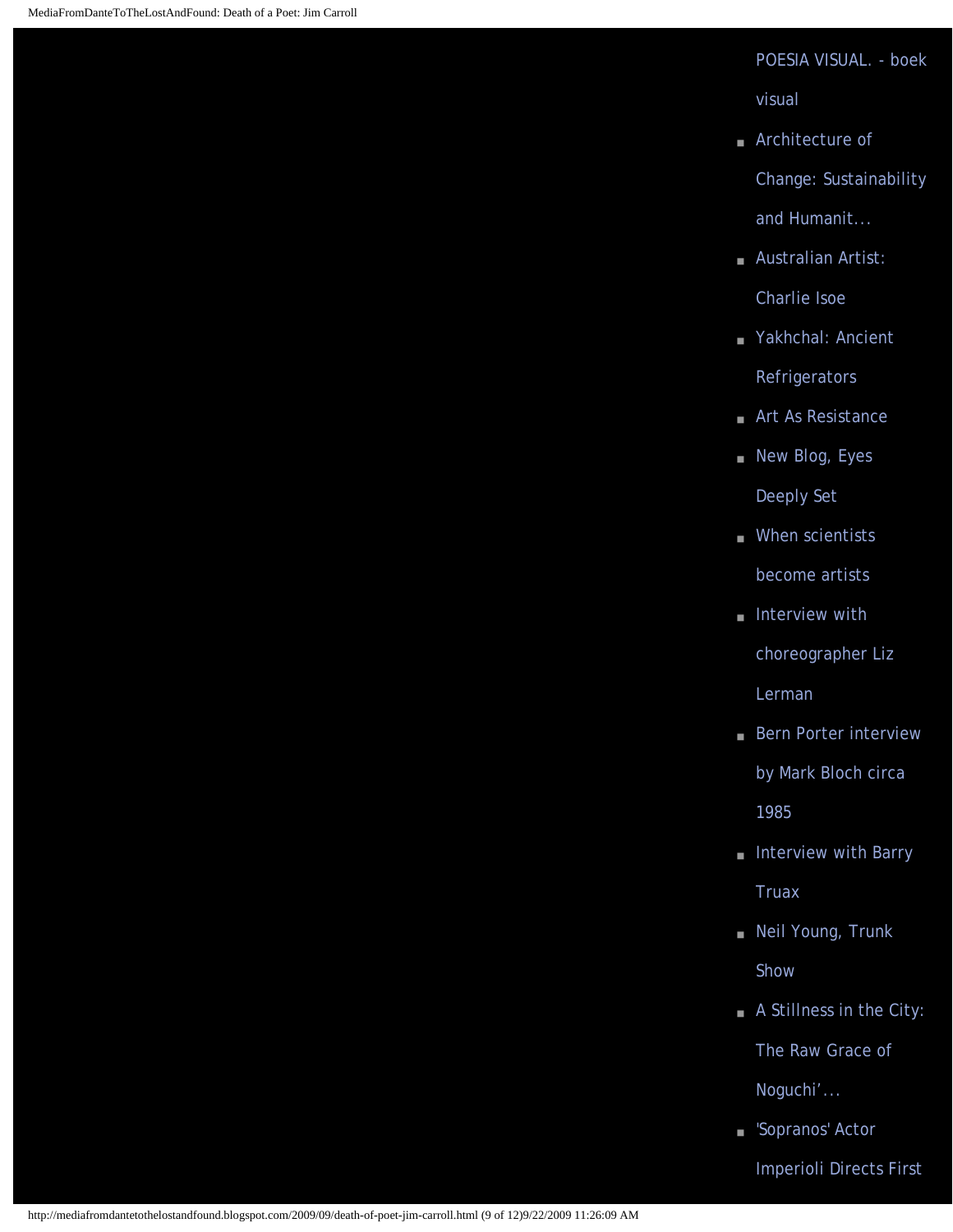[Film, "Hu...](http://mediafromdantetothelostandfound.blogspot.com/2009/09/sopranos-actor-imperioli-directs-first.html)

■ [Jim O'Rourke: Once](http://mediafromdantetothelostandfound.blogspot.com/2009/09/jim-orourke-once-insider-now-outsider.html) [Insider, Now](http://mediafromdantetothelostandfound.blogspot.com/2009/09/jim-orourke-once-insider-now-outsider.html)

[Outsider, and Liki...](http://mediafromdantetothelostandfound.blogspot.com/2009/09/jim-orourke-once-insider-now-outsider.html)

- [Essays by Wallace](http://mediafromdantetothelostandfound.blogspot.com/2009/09/essays-by-wallace-shawn.html) [Shawn](http://mediafromdantetothelostandfound.blogspot.com/2009/09/essays-by-wallace-shawn.html)
- Werner Herzog takes ['La Boheme' to](http://mediafromdantetothelostandfound.blogspot.com/2009/09/werner-herzog-takes-la-boheme-to.html)  [Ethiopia in sho...](http://mediafromdantetothelostandfound.blogspot.com/2009/09/werner-herzog-takes-la-boheme-to.html)
- [Kim Jones: A](http://mediafromdantetothelostandfound.blogspot.com/2009/09/kim-jones-retrospective.html)

[Retrospective](http://mediafromdantetothelostandfound.blogspot.com/2009/09/kim-jones-retrospective.html)

- [A STONE FOR UNICA](http://mediafromdantetothelostandfound.blogspot.com/2009/09/stone-for-unica-zurn.html) **[ZURN](http://mediafromdantetothelostandfound.blogspot.com/2009/09/stone-for-unica-zurn.html)**
- [Ivan Arguelles: Secret](http://mediafromdantetothelostandfound.blogspot.com/2009/09/ivan-arguelles-secret-poem.html) [Poem](http://mediafromdantetothelostandfound.blogspot.com/2009/09/ivan-arguelles-secret-poem.html)
- Jean Dubuffet A [retrospective](http://mediafromdantetothelostandfound.blogspot.com/2009/09/jean-dubuffet-retrospective.html)
- Concrete! : The Ruth [and Marvin Sackner](http://mediafromdantetothelostandfound.blogspot.com/2009/09/concrete-ruth-and-marvin-sackner.html) [Archive](http://mediafromdantetothelostandfound.blogspot.com/2009/09/concrete-ruth-and-marvin-sackner.html)
- [El Salvador arrests 1](http://mediafromdantetothelostandfound.blogspot.com/2009/09/el-salvador-arrests-1-in-french.html) [in French filmmaker's](http://mediafromdantetothelostandfound.blogspot.com/2009/09/el-salvador-arrests-1-in-french.html)  [death](http://mediafromdantetothelostandfound.blogspot.com/2009/09/el-salvador-arrests-1-in-french.html)
- [Beetle Queen](http://mediafromdantetothelostandfound.blogspot.com/2009/09/beetle-queen-conquers-tokyo.html) [Conquers Tokyo](http://mediafromdantetothelostandfound.blogspot.com/2009/09/beetle-queen-conquers-tokyo.html)
- [The Linguists depicts](http://mediafromdantetothelostandfound.blogspot.com/2009/09/linguists-depicts-around-world-race-to.html) [an around-the-world](http://mediafromdantetothelostandfound.blogspot.com/2009/09/linguists-depicts-around-world-race-to.html)

[race to ...](http://mediafromdantetothelostandfound.blogspot.com/2009/09/linguists-depicts-around-world-race-to.html)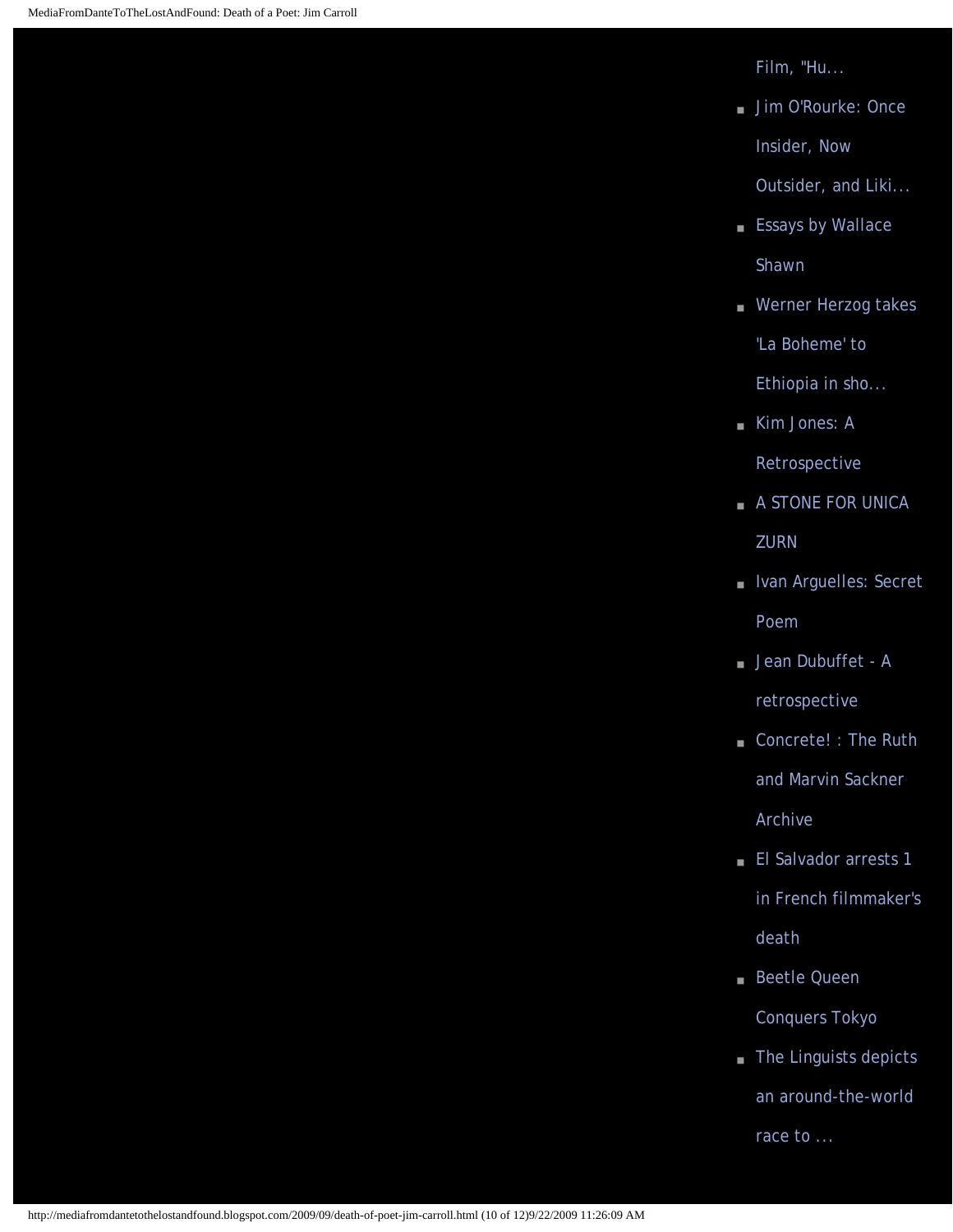■ Ivan Arguelles:

[Saturday Afternoon In](http://mediafromdantetothelostandfound.blogspot.com/2009/09/ivan-arguelles-saturday-afternoon-in.html) 

[The Upanisha...](http://mediafromdantetothelostandfound.blogspot.com/2009/09/ivan-arguelles-saturday-afternoon-in.html)

■ Carvings Unlock

[Secret of Earliest](http://mediafromdantetothelostandfound.blogspot.com/2009/09/carvings-unlock-secret-of-earliest.html)

[Written Scottis...](http://mediafromdantetothelostandfound.blogspot.com/2009/09/carvings-unlock-secret-of-earliest.html)

- [One Man's Trash ...](http://mediafromdantetothelostandfound.blogspot.com/2009/09/one-mans-trash.html)
- Open Mic Poetry [Podcast TV: Jack and](http://mediafromdantetothelostandfound.blogspot.com/2009/09/open-mic-poetry-podcast-tv-jack-and.html)  [Adelle Foley,...](http://mediafromdantetothelostandfound.blogspot.com/2009/09/open-mic-poetry-podcast-tv-jack-and.html)
- [John Zorn O'o](http://mediafromdantetothelostandfound.blogspot.com/2009/09/john-zorn-oo.html)
- [The Museum That Art](http://mediafromdantetothelostandfound.blogspot.com/2009/09/museum-that-art-built.html) [Built](http://mediafromdantetothelostandfound.blogspot.com/2009/09/museum-that-art-built.html)
- Ann Wizer: Beautiful [Garbage](http://mediafromdantetothelostandfound.blogspot.com/2009/09/ann-wizer-beautiful-garbage.html)
- Review of Ivan [Arguelles' Divine](http://mediafromdantetothelostandfound.blogspot.com/2009/09/review-of-ivan-arguelles-divine-comedy.html)

[Comedy by Peter G...](http://mediafromdantetothelostandfound.blogspot.com/2009/09/review-of-ivan-arguelles-divine-comedy.html)

- How Marx's General' [Helped Lead The](http://mediafromdantetothelostandfound.blogspot.com/2009/09/how-marxs-general-helped-lead.html) [Revolution](http://mediafromdantetothelostandfound.blogspot.com/2009/09/how-marxs-general-helped-lead.html)
- A new Louvre in Abu [Dhabi](http://mediafromdantetothelostandfound.blogspot.com/2009/09/from-article-just-off-coast-of-abu.html)
- [The transience and](http://mediafromdantetothelostandfound.blogspot.com/2009/09/transience-and-fragility-of-life-are.html) [fragility of life are](http://mediafromdantetothelostandfound.blogspot.com/2009/09/transience-and-fragility-of-life-are.html) [laid bare...](http://mediafromdantetothelostandfound.blogspot.com/2009/09/transience-and-fragility-of-life-are.html)
- World first historical [thesaurus to be](http://mediafromdantetothelostandfound.blogspot.com/2009/09/world-first-historical-thesaurus-to-be.html) [published a...](http://mediafromdantetothelostandfound.blogspot.com/2009/09/world-first-historical-thesaurus-to-be.html)